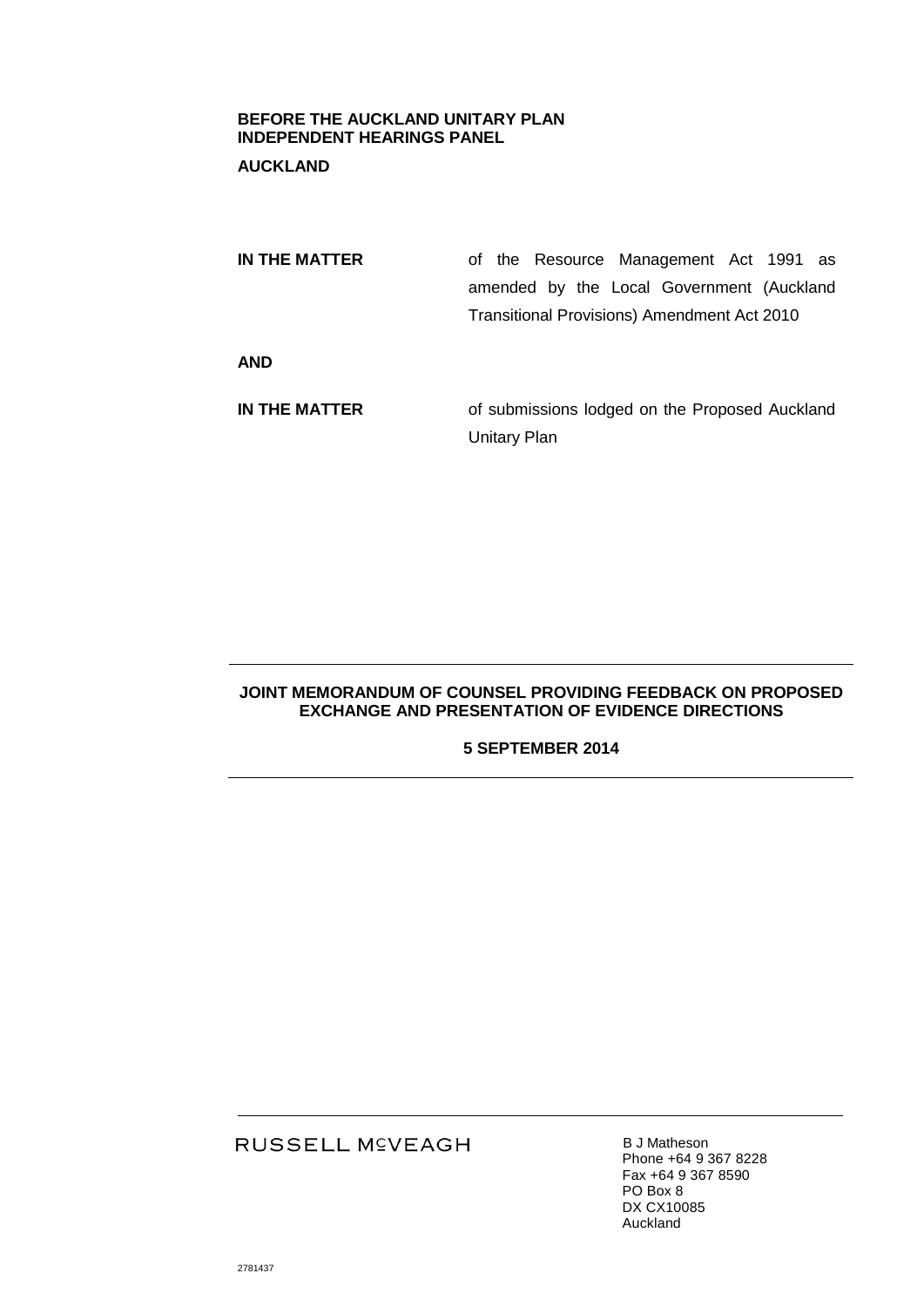#### **MAY IT PLEASE THE PANEL:**

- 1. This memorandum of counsel is in response to an invitation from Judge Kirkpatrick to provide feedback on a draft direction on the exchange and presentation of evidence. Counsel support the proposed direction and appreciate the opportunity to provide feedback.
- 2. Paragraph 13 clarifies that Auckland Council evidence must be exchanged along with all other evidence. Counsel support this clarification and agree that it is appropriate. While it will be preferable to know the Council's position well in advance of evidence exchange, and it is hoped the Panel will encourage that, it will be critical that submitters receive the Council's evidence in support of its position sufficiently in advance of the hearing, and also to enable rebuttal evidence where appropriate within the parameters set out in the draft direction. Simultaneous exchange of submitter and Auckland Council evidence is a welcome clarification to what was sought in our previous memo.
- 3. Counsel respectfully suggest that the direction could also clarify that Auckland Council is bound to the same rebuttal timeframe as other parties.
- 4. Paragraph 11 directs that reports by expert conference facilitators and mediators, as far as reasonably practicable, be uploaded to the Panel website 20 working days prior to the relevant hearing. We assume that this would include any expert caucusing statements and any agreed bundles of document prepared by experts which they wish to rely upon, but this could be clarified if the Panel considers it appropriate.
- 5. Counsel have sought to consult with each of the clients who supported the original memorandum, but it has not been possible to obtain feedback from all of them in the time available.

**Dated 5 September 2014**

Kal Mattos

B J Matheson Counsel for Unitec Institute of Technology, Fulton Hogan Limited Fonterra Co-operative Group Limited, Vector Limited